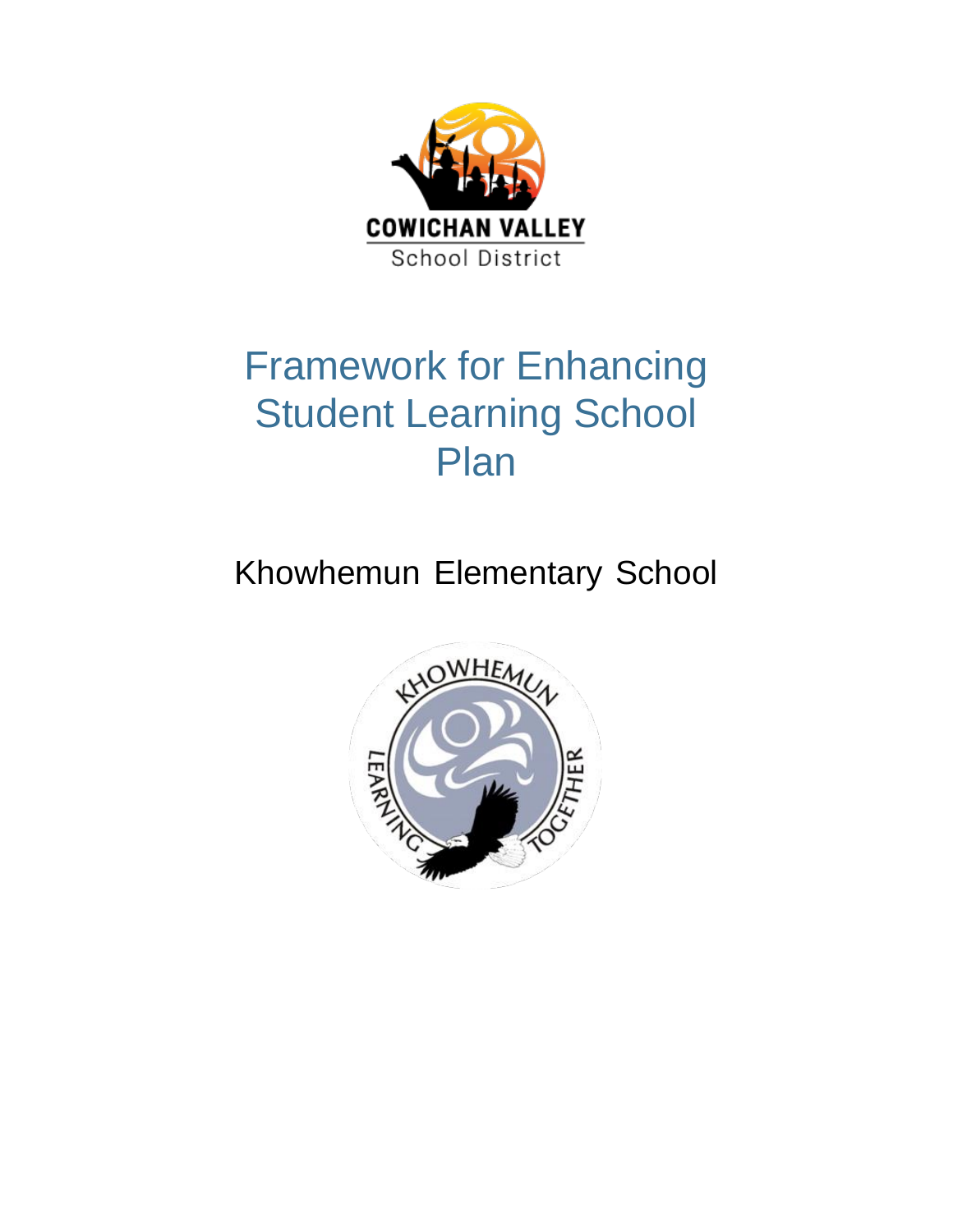## **Our Story**

Khowhemun Elementary is located on the traditional territory of the Quw'utsun' people in the Cowichan Valley. The students and staff are grateful to learn, connect, and play on the land named Qw'ul'i'um', where the sun ripens the early berries. Khowhemun Elementary takes great pride in sharing and learning the culture of the Coast Salish people and the relationship we have with the students, their families, and the local community.

Khowhemun Elementary School is a StrongStart to Grade 7 school with an approximate enrolment of 270 Kindergarten to Grade 7 learners and 25 StrongStart learners for the 2021/2022 school year. Of the student population, 65% of the learners are Indigenous, with 35% of the Indigenous learners living on reserve. The Khowhemun Elementary catchment includes rural and urban areas with families of varying socio-economic backgrounds. Khowhemun provides a daily meal and weekend grocery program to ensure food security for every child while at school and over the weekend. Up to 50% of the school population participates in the food program. Khowhemun Elementary also operates an after-school program, which provides affordable after school programming for 20-30 students each day.

Khowhemun Elementary's mascot is the yuxwele' (eagle) and our tag line is "Watch Us Soar!" The acronym S-O-A-R stands for Strong, Open-minded, Adventurous and Respectful. This co-created set of descriptors describes the learners and the traits the learners strive to be.

At Khowhemun Elementary, the diversity of the learners is celebrated and great effort is put into developing a positive and safe learning environment where everyone feels included and welcome.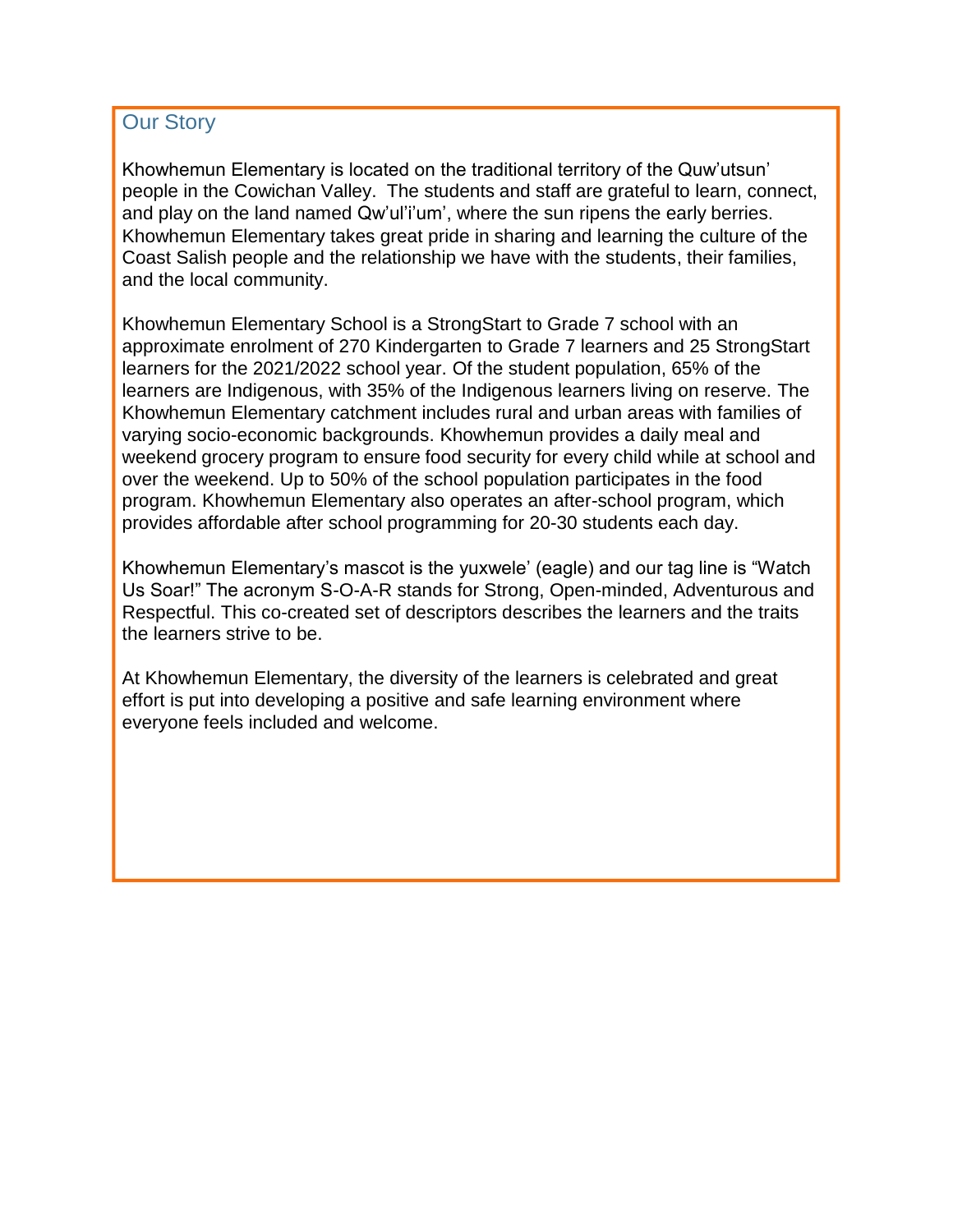Our Learners

When staff, students, and family members were asked to describe the learners the following comment were made.

The learners at Khowhemun Elementary consistently show the following strengths:

- o acceptance of others
- $\circ$  resiliency and a desire to learn
- $\circ$  caring nature towards their peers and the staff
- o empathy and compassion towards others
- o diversity in their identities, heritage, backgrounds and choices

Khowhemun learners are often observed helping, taking care of, and respecting one another. Similarly, the students continue to persevere, even when external factors may be impacting their day. The learners are often noted to be inclusive of others in all settings and willing to move forward and repair relationships when conflict arises. The learners appreciate and learn from the differences in each other.

The learners at Khowhemun Elementary continue to work towards:

- o increasing achievement in literacy and numeracy
- o building stamina for learning
- $\circ$  believing in their potential
- o attending school regularly

Khowhemun learners have historically struggled to meet academic outcomes in literacy and numeracy and can require a lot of prompting, guidance, and encouragement to complete tasks and/or to participate in learning experiences. Some learners also struggle with goal setting and seeing the possibilities for their future. Attendance records show that approximately 25% of the learners do not consistently attend school.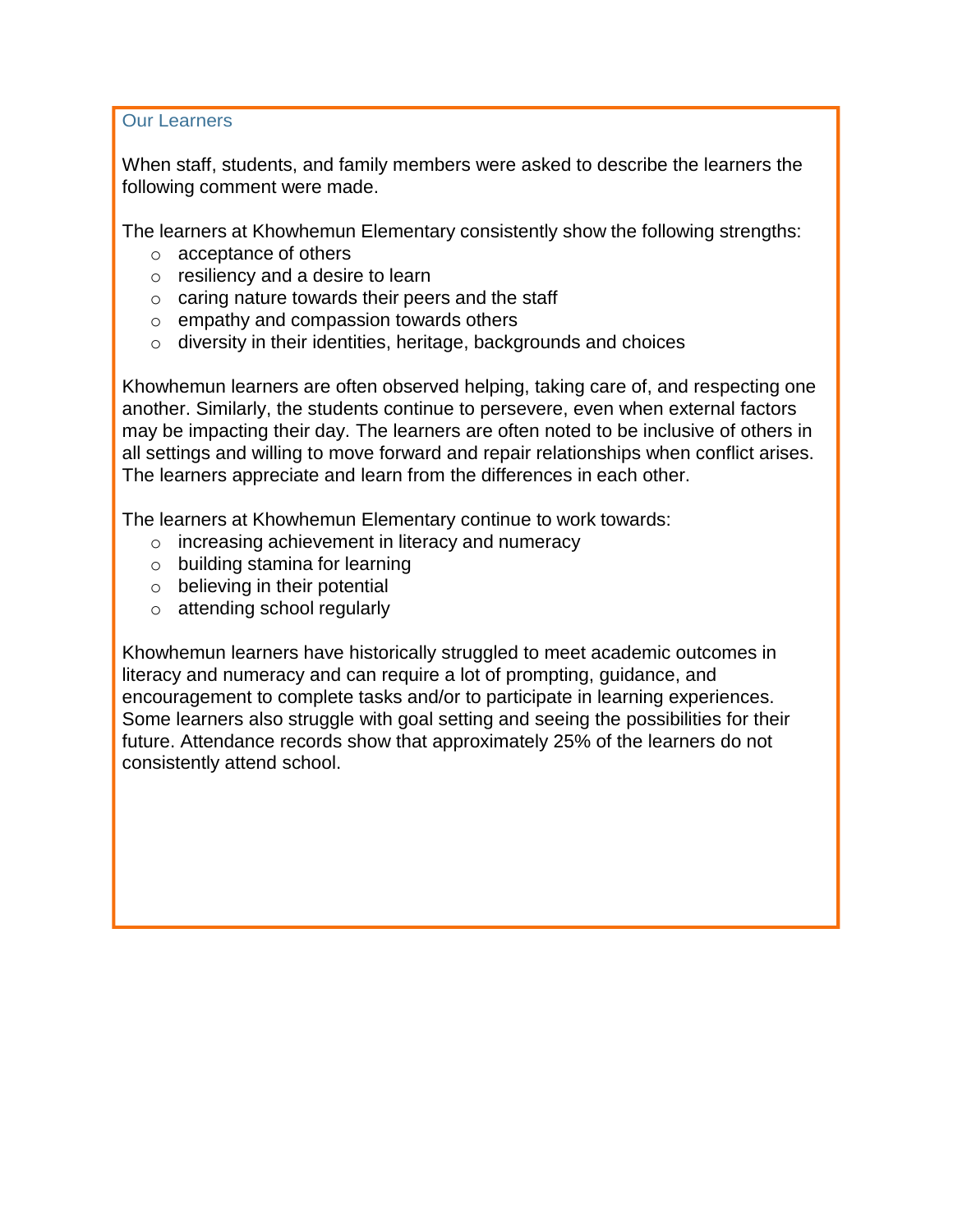## Our Goals

Based on the strengths and stretches of the learners and the Cowichan Valley School District's Strategic Plan, Khowhemun has set the following three goals to further the success of the learners.

Goal #1: Learning

o To ensure all students become independent readers at their grade level.

A review of Early Success Screen, Summary of Progress, and Foundational Skills Assessment data showed that approximately 50% of Khowhemun learners are on track in reading at grade level, while 50% are considered at risk. The Grade 4-7 Summary of Progress data indicates that non-Indigenous learner achievement rates are 10-20% higher in reading. The EDI Data from 2019/2020 also shows that 50%of the early learners from this data sample were considered to be at risk for Language and Cognitive Development.

Additionally, an informal review of attendance records of the 2020/2021 intermediate students suggests that low attendance impacts growth and achievement in reading and other curricular areas.

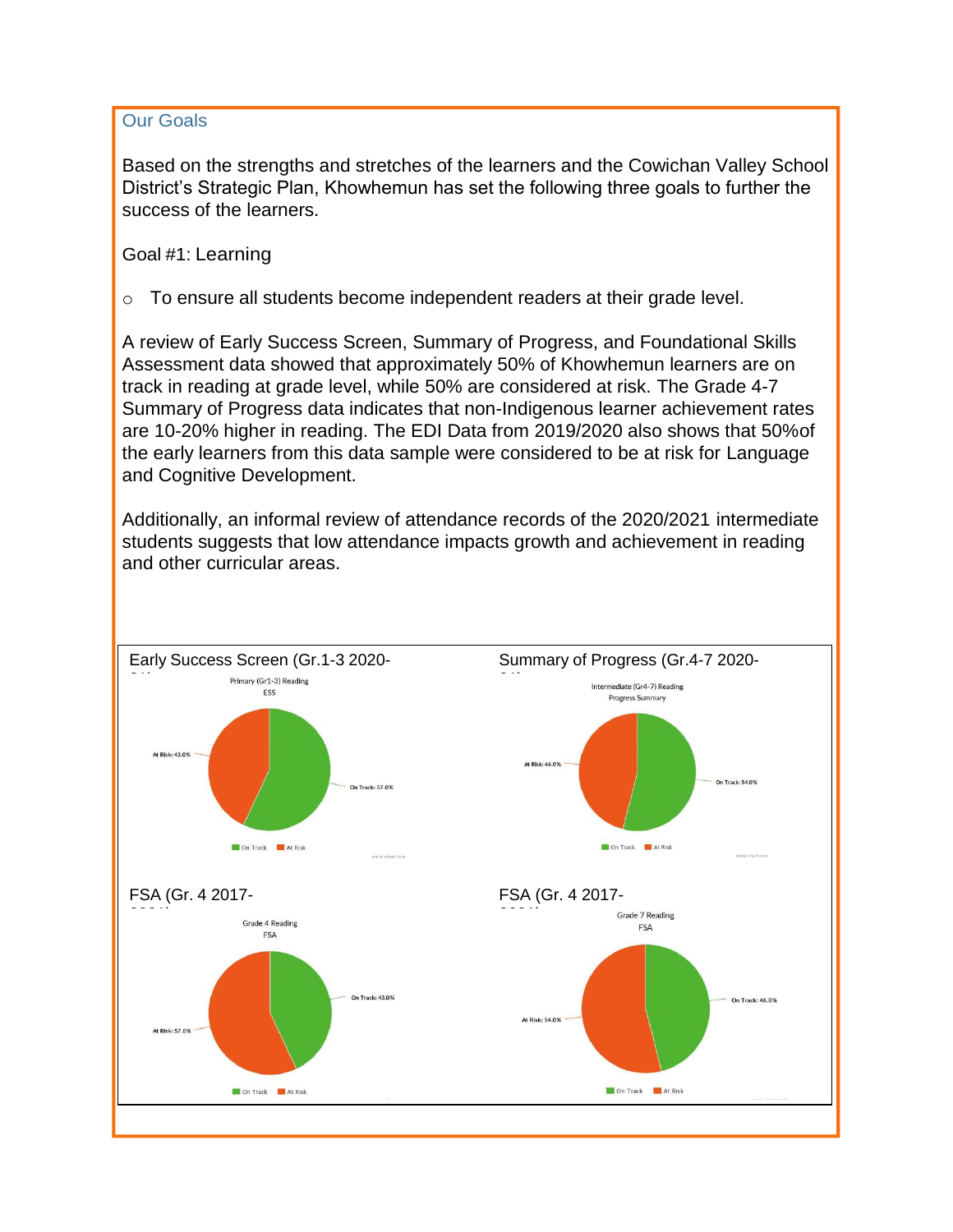Actions/Strategies:

- o Develop a plan for assessment gathering that includes common assessment tools, a timeline and an action plan for addressing results
- o Focus Professional Learning Community conversations around reading instruction practices, assessment for learning, planning and collaboration
- o Schedule weekly opportunities for staff members to collaborate in teams
- o Explicitly teach the five fundamental components of literacy
- o Utilize evidence-based literacy strategies in every classroom
- o Provide targeted interventions for vulnerable readers in consultation with learning support, the INED team and classroom teacher
- o Ensure all learners have the tools and strategies in place that will help them to access the reading material and strengthen their reading skills
- $\circ$  Create a study group for staff members taking the Reading Simplified course

Evidence of Learning:

- o Report card data, ESS data, and FSA data show a steady improvement in reading achievement over the next three years
- o Evidence based strategies are observed being taught in all classrooms
- o Students identify reading as one of their strengths
- o Students demonstrate improved engagement in and stamina for reading
- o Students visibly show increased confidence when reading aloud to others

Goal #2: Indigenous Ways of Knowing

o To deepen our understanding of the history, culture, and language of the Indigenous Peoples of Canada (First Nations, Inuit and Métis) and the local Indigenous Quw'utsun' community.

The Student Learning Survey indicates that most learners recognize that they are learning the Hul'q'umi'num' language and learning about the local Indigenous community and First Peoples of Canada. The data collected from the Khowhemun Indigenous Education Assessment for learning also shows that the students are developing basic Hul'q'umi'num' language skills and beginning to use the language with more confidence. The students also are learning an appreciation for and the importance of traditional practices, such as the use of cedar. Although the survey and assessment show growth in learning about the First People' of Canada and local Indigenous Community, there is much more learning and teaching to be done.

Actions/Strategies:

- o Develop a scope and sequence for learning experiences and language development
- o Teach and practice Nuts'a' maat Shqwaluwun (one heart, one mind)
- o Continue to build a culturally responsive learning environment
- o Maintain ongoing collaboration and co-planning between classroom teachers and the INED Team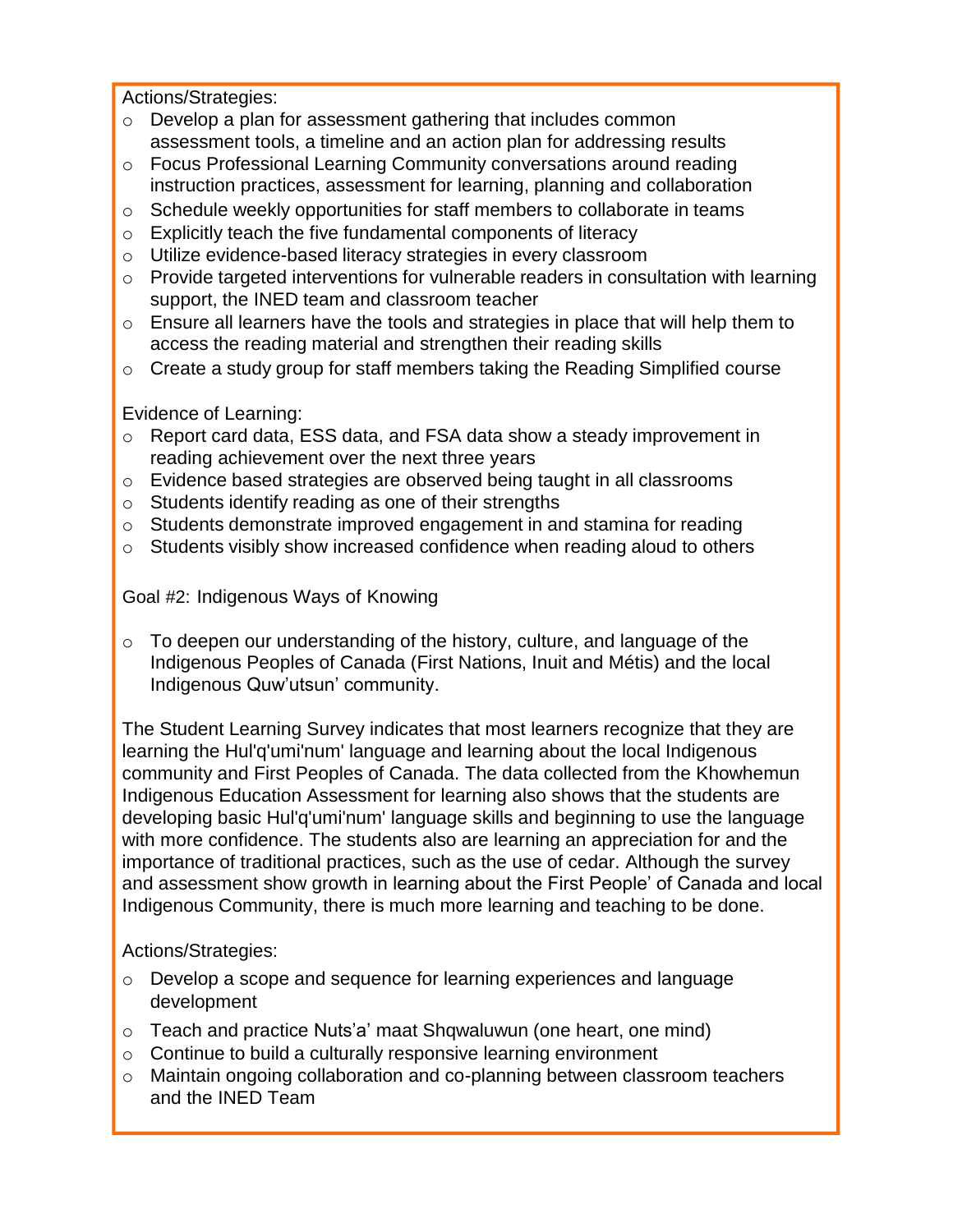- o Increase the number of outdoor cultural experiences
- o Encourage the daily use of basic Hul'q'umi'num' phrases in all classrooms
- o Invite community members and special guests to share their knowledge, history and stories both in school and community on a continual basis
- o Use the First People's Principles of Learning to guide all planning and learning experiences

Evidence of Learning:

- $\circ$  Students show a sense of pride in their identity and cultural history
- o Staff and students show a strengthened understanding of the culture, history, experiences and contributions of the First Peoples of Canada
- o Students and staff understand and communicate what Nuts'a' maat Shqwaluwun (one heart, one mind) means
- o The Khowhemun Indigenous Education Assessment for learning indicates that more students are continuing to progress in their Hul'q'umi'num' language skills and knowledge of cultural practices
- o When asked, learners confidently recite and respond to basic phrases, colours, seasons and numbers in Hul'q'umi'num'
- o There is a visible presence of Indigenous culture present throughout the school

Goal #3: Culture of Care

o To continue to build strong relationships among the students, staff, families and local community, and to create a safe, welcoming and positive learning environment for everyone.

The Student Learning Survey indicates that Khowhemun Elementary's learners feel cared about by multiple adults that work at the school and that the students mostly feel like Khowhemun is a place where they belong. Families have shared that invitations to and participation in school events and activities have strengthened their connection and relationship with the school.

Actions/Strategies:

- o Embed time into the school year and daily activities to build school culture and community
- o Honour that learning takes patience and time
- o Host events for students, staff, families and the local community
- o Continue with community building activities, including assemblies, family BBQs, golden tickets, spirit days, etc.
- o Celebrate, share, and make learning visible
- o Establish and maintain clear expectations
- o Complete student learning profiles each September